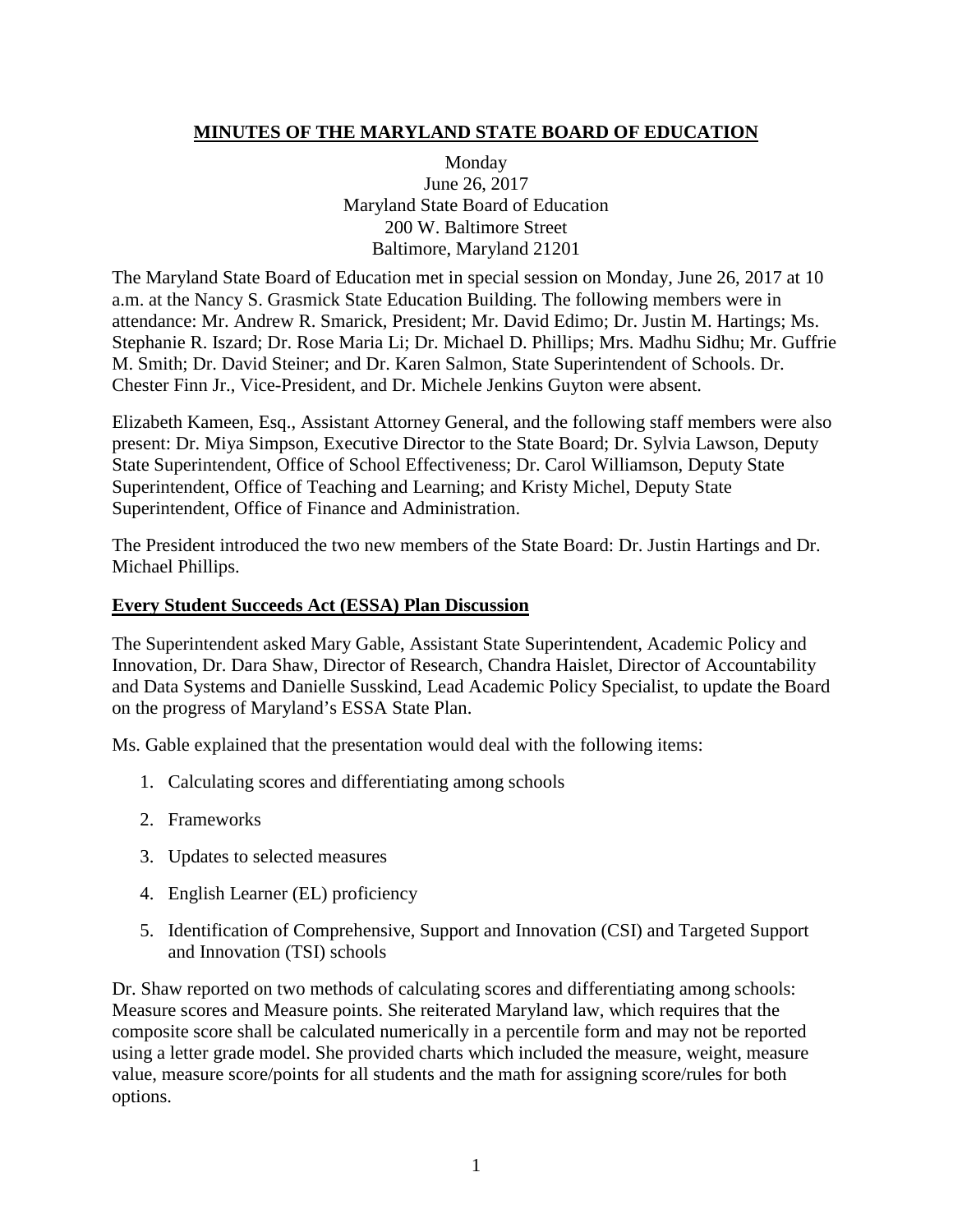Ms. Haislet discussed the communication of designations and the options available. She also provided examples of other state methods used for school designations.

Dr. Salmon said, "We want to make this system easy to reiterate to school staff and parents."

Dr. Steiner said, "We need to make it clear that the bottom five percent get comprehensive help."

There was brief discussion about the number of performance levels. Ms. Haislip explained that stakeholders prefer four levels using either stars or colors.

Dr. Shaw explained that there was not a lot of discussion among stakeholders but that they wanted to make sure that the system is informative and supportive.

Dr. Shaw discussed two options for inclusion of student groups:

- Make an equity determination "outside" of the school's total score by comparing measure scores of all students with student groups. The equity determination affects school's category.
- Include student groups "inside" the scoring system. A school's score is partially "all students" and partially the average of student groups.

She reminded the Board that ESSA requires that the system for "annual meaningful differentiation" of schools be based on all students and each student group. She provided the definition of student groups as prescribed in federal law and charts depicting equity determinations "inside" and "outside' of the schools total score. Dr. Shaw discussed the feedback from stakeholders, which is to make this determination meaningful for school improvement and to focus on the measures and not the student groups.

Ms. Iszard urged the need for the Board to have a discussion on equity noting that the National Association of State Boards of Education (NASBE) has an interactive workshop on equity.

In response to a question by Mr. Edimo, Ms. Gable said that there could be a separate equity rating for schools.

Dr. Salmon said, "It is important for equity to be very visible. The Board's retreat could include a discussion of equity."

Updates for selected measures in the elementary, middle and high school frameworks were discussed.

Dr. Salmon reported that she discussed the measure of academic growth for K-3 with local superintendents and that all but six local school systems (LSSs) are doing census testing. She noted that she is considering doing some pilot testing.

Dr. Steiner suggested adding the word "earning" to the credit for dual enrollment listed under credit for completion of a well-rounded curriculum for high school. Board members agreed to change the wording of "Completion of an industry certification from a Career and Technology Program" to "Completion of an MSDE approved Career and Technology Program."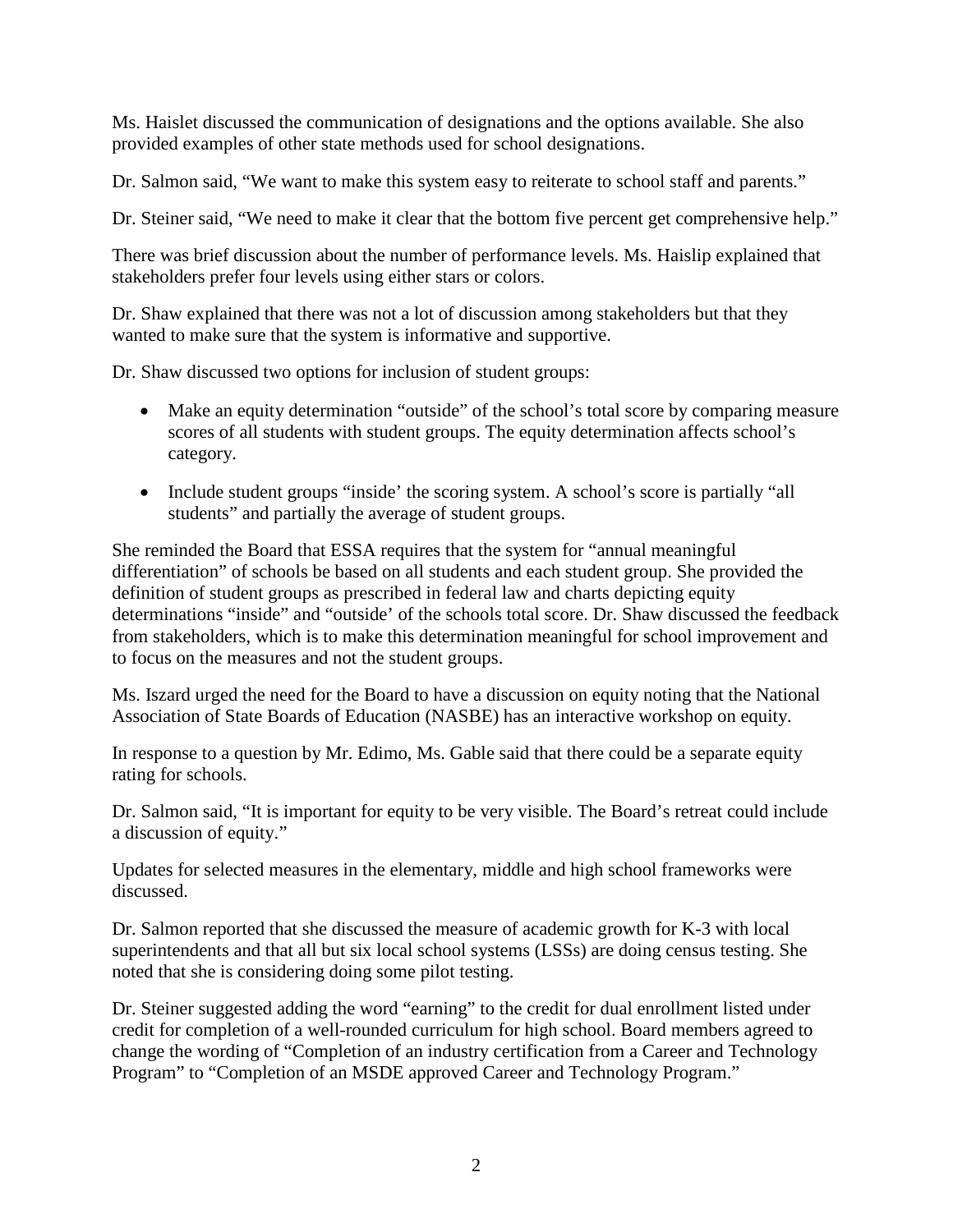President Smarick suggested that student scores, from those who do not meet the standard on the ASVAB examination, should be disaggregated.

Ms. Gable went over the School Quality/Student Success (SQSS) Access to a well-rounded curriculum for all schools, English Language Proficiency Indicators, and the identification of Comprehensive and Targeted Improvement Schools. She provided a chart indicating concerns of the US Department of Education (USDE) expressed about Plans submitted by other states and Maryland's responses to those concerns.

In response to a concern expressed by Mr. Edimo, Ms. Gable agreed to add wording to the credit for completion of a well-rounded curriculum for middle schools to explain that the percentages may change over time.

Ms. Haislet discussed two options for English Language Proficiency Indicators: Option A Fixed population size and Option B Proportional population size. She provided graphs depicting English Language Proficiency Impact Data included and not included at each criterion.

After brief discussion, Board members agreed on an *n s*ize of ten.

Dr. Salmon applauded her staff and said, "I have never worked with a more responsive group of people. Thank very much for your incredible turn-around time and persistence.

#### **EXECUTIVE SESSION**

Pursuant to §3-305(b)(1) of the General Provisions Article, *Annotated Code of Maryland*, and upon motion by Dr. Steiner, seconded by Ms. Iszard, and with unanimous agreement, the Maryland State Board of Education met in closed session on Monday, June 26, 2017, in Conference Room 1, 8<sup>th</sup> floor of the Nancy S. Grasmick State Education Building. All Board members were in attendance. Also in attendance were Dr. Karen Salmon, State Superintendent of Schools, Dr. Sylvia Lawson, Deputy State Superintendent, Office of School Effectiveness, Dr. Carol Williamson, Deputy State Superintendent, Office of Teaching and Learning, Kristy Michel, Deputy State Superintendent, Office of Finance and Administration, Dr. Miya Simpson, Executive Director to the Office of the State Board. The Executive Session commenced at 12:20 p.m. (In favor  $-8$ )

The Board requested legal advice concerning their options regarding the requested investigation of Prince George's County Public School System and to discuss possible procurement and contract specifications.

The session ended at 1:15 p.m.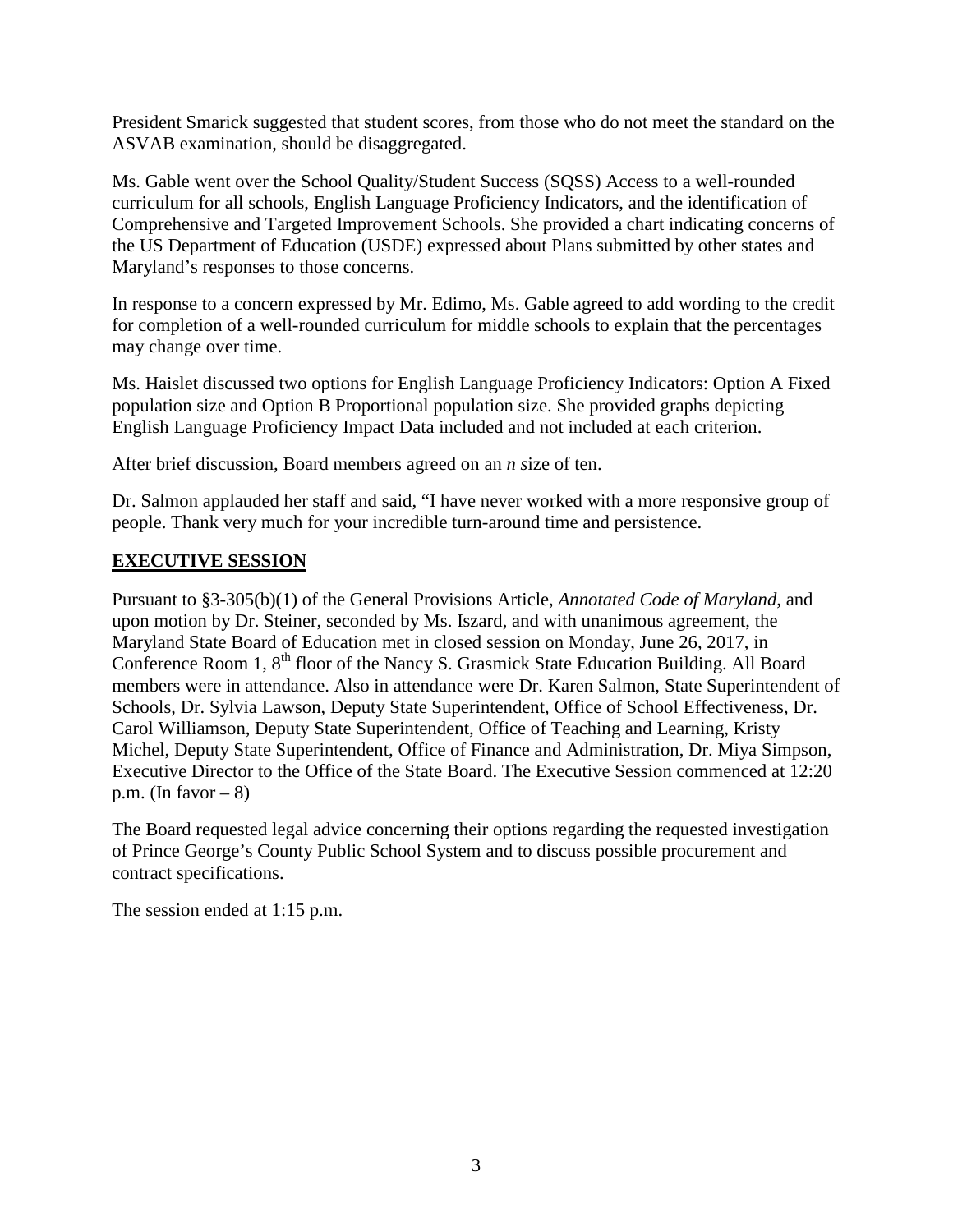## **ADJOURNMENT**

With no further business before the Board, the meeting adjourned at 1:15 p.m.

Respectfully submitted,

Karen B. Salmon, Ph.D. Secretary/Treasurer

Date: July 18, 2017